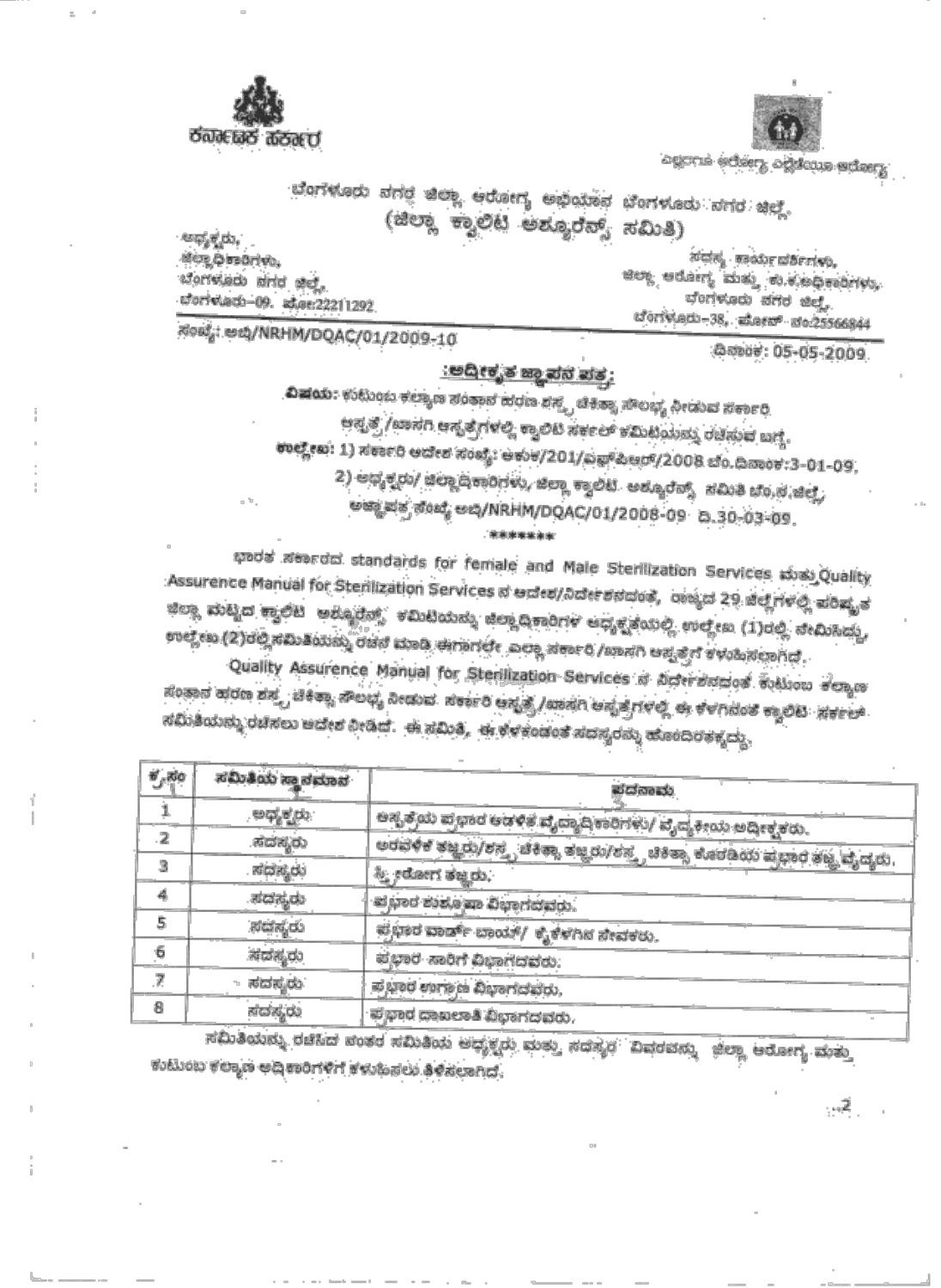standards for female and Male Sterilization Services ನ*ಿರ್ದೇಶನದಂತೆ ಕುಟುಂಬ ಕಲ್ಯಾಣ ಶಸ್ತ್*ಯ ಚಿಕಿತ್ಸಾ ಸೌಲಭ್ಯ ನೀಡುವ ಎಲ್ಲಾ ಸರ್ಕಾರಿ ಅಸ್ಪತ್ರೆ /ಖಾಸಗಿ ಆಸ್ಪತ್ರೆಯವರು, ಸ್ತ್ರೀ ಸಂಹಾನ ಹರಣ ಶಸ್ತ್ರ ಚಿಕಿತ್ಸಾ ಸೌಕರ್ಯ ನೀಡಲು ಅನುಬಂಧ-1ರಂತೆ ಹಾಗೂ ಮರುಷ ಸಂತಾನ ಹರಣ ಶಸ್ತ್ರಚಿಕಿತ್ಸಾ ಸೌಕರ್ಯ ನೀಡಲು ಅನುಬಂಧ-6ರಂತೆ ಮೂಲಭೂತ ನೌಲಭ್ಯಗಳನ್ನು ಹೊಂದಿದ್ದು, ಜಿಲ್ಲಾ ಕ್ವಾಲಿಟಿ ಅಶ್ಯೂರೇನ್ಸ್ ಕಮಿಟಿಯಿಂದ ಅನುಮತಿ ಪಡೆದಿರಬೇಕು.

ಸಂತಾನ ಹರಣ ಶಸ್ತ್ರ ಚಿಕಿತ್ಸೆ ಅನುಮತಿಯನ್ನು ಪಡೆಯಲು ಜಿಲ್ಲಾ ಕ್ಯಾಲಿಟಿ ಅಶ್ಯೂರೆನ್ಸ್ ಕಮಿಟಯ ಸದಸ್ಯ ಕಾರ್ಯದರ್ಶಿಗಳು / ಜಿಲ್ಲಾ - ಆರೋಗ್ಯ ಮತ್ತು ಕು.ಕ.ಅದ್ದಿಕಾರಿಗಳು, ಬೆಂಗಳೂರು ನಗರ ಜಿಲ್ಲೆ ಇವರಿಗೆ ಪ್ರಸ್ತಾವನೆ ಸಲ್ಲಿಸಲು ತಿಳಿಸಿದೆ.

(@ಧ್ಯಕ್ಷರು /ಜಿಲ್ಲಾ ದಿಕಾರಿಗಳು,<br>@@ದ್ಯುಗಳೂರು ನಗರ ಜಿಲ್ಲೆ

## ಪ್ರತಿಯನ್ನು: ಈ ಕೆಳಕಂಡವರ ಮಾಹಿತಿಗಾಗಿ ಹಾಗೂ ಮುಂದಿನ ಕ್ರಮಕ್ಕಾಗಿ ಕಳುಹಿಸಿದೆ.

- 1 .ಎಲ್ಲಾ ಸರ್ಕಾರಿ ಅಸ್ಪತ್ರೆಯ ಅಡಳಿತ ವೈದ್ಯಾದಿಕಾರಿಗಳು ಮತ್ತು ವೈದ್ಯಕೀಯ ಅಧ್ಯಕ್ಷರು, ಬೆಂಗಳೂರು ನಗರ ಜಿಲ್ಲೆ .
- 2 . ಮುಖ್ಯ ಆರೋಗ್ಯಾದ್ಗಿಕಾರಿಗಳು, ಬೃಹತ್ ಬೆಂಗಳೂರು ಮಹಾನಗರ ಪಾಲಿಕೆ, ಬೆಂಗಳೂರು.
- 3.ಎಲ್ಲಾ ಖಾಸಗಿ ಅಸ್ಪತೆ/ವೈದ್ಯಕೀಯ ಮಹಾವಿದ್ಯಾಲಯ /ನರ್ಸಿಂಗ್ ಹೋಮ್ ಗಳು, ಬೆಂಗಳೂರು ನಗರ ಜಿಲ್ಲೆ.
- 4. ಜಿಲ್ಲಾ ಆರೋಗ್ಯ ಕಾರ್ಯಕ್ರಮ ಅದಿಕಾರಿಗಳು, ಬೆಂಗಳೂರು ನಗರ ಜಿಲ್ಲೆ.

### ಪ್ರತಿಯನ್ನು: - ಈ ಕೆಳಕಂಡವರ ಮಾಹಿತಿಗಾಗಿ ಸಲ್ಲಿಸಿದೆ.

- 1. ಮಹಾಲೇಖಪಾಲರು, ಕರ್ನಾಟಕ ಬೆಂಗಳೂರು.
- 2. ಸರ್ಕಾರದ ಕಾರ್ಯದರ್ಶಿಗಳು, ಆರೋಗ್ಯ ಮತ್ತು ಕುಟುಂಬ ಕಲ್ಯಾಣ ಇಲಾಖೆ, ವಿಕಾಸ ಸೌಧ ಬೆಂಗಳೂರು.
- 3. ಅಯುಕ್ತರು, ಆರೋಗ್ಯ ಮತ್ತು ಕುಟುಂಬ ಕಲ್ಯಾಣ ಸೇವೆಗಳು, ಆನಂದ ರಾವ್ ವೃತ್ತ, ಬೆಂಗಳೂರು.
- 4. ಅಭಿಯಾನ ನಿರ್ದೇಶಕರು, NRHM ಅರೋಗ್ಯ ಮತ್ತು ಕುಟುಂಬ ಕಲ್ಯಾಣ ನೇವೆಗಳು, ಅನಂದರಾವ್ ವೃತ್ತ,
- 5. ಅಯುಕ್ತರು, ಬೃಹತ್ ಬೆಂಗಳೂರು ಮಹಾನಗರ ಪಾಲಿಕೆ, ಬೆಂಗಳೂರು.
- 6. ನಿರ್ದೇಶಕರು, ಆರೋಗ್ಯ ಮತ್ತು ಕು.ಕ.ಸೇವೆಗಳು, ಬೆಂಗಳೂರು.
- 7. ಯೋಜನಾ ನಿರ್ದೇಶಕರು (ಅರ್.ಸಿ.ಹೆಚ್.) ಅರೋಗ್ಯ ಮತ್ತು ಕುಟುಂಬ ಕಲ್ಯಾಣ ಸೇವೆಗಳು, ಅನೆಂದ ರಾವ್ ವೃತ್ತ, ಬೆಂಗಳೂರು,
- 8. ಕಛೇರಿ ಪ್ರತಿ.

 $-2-$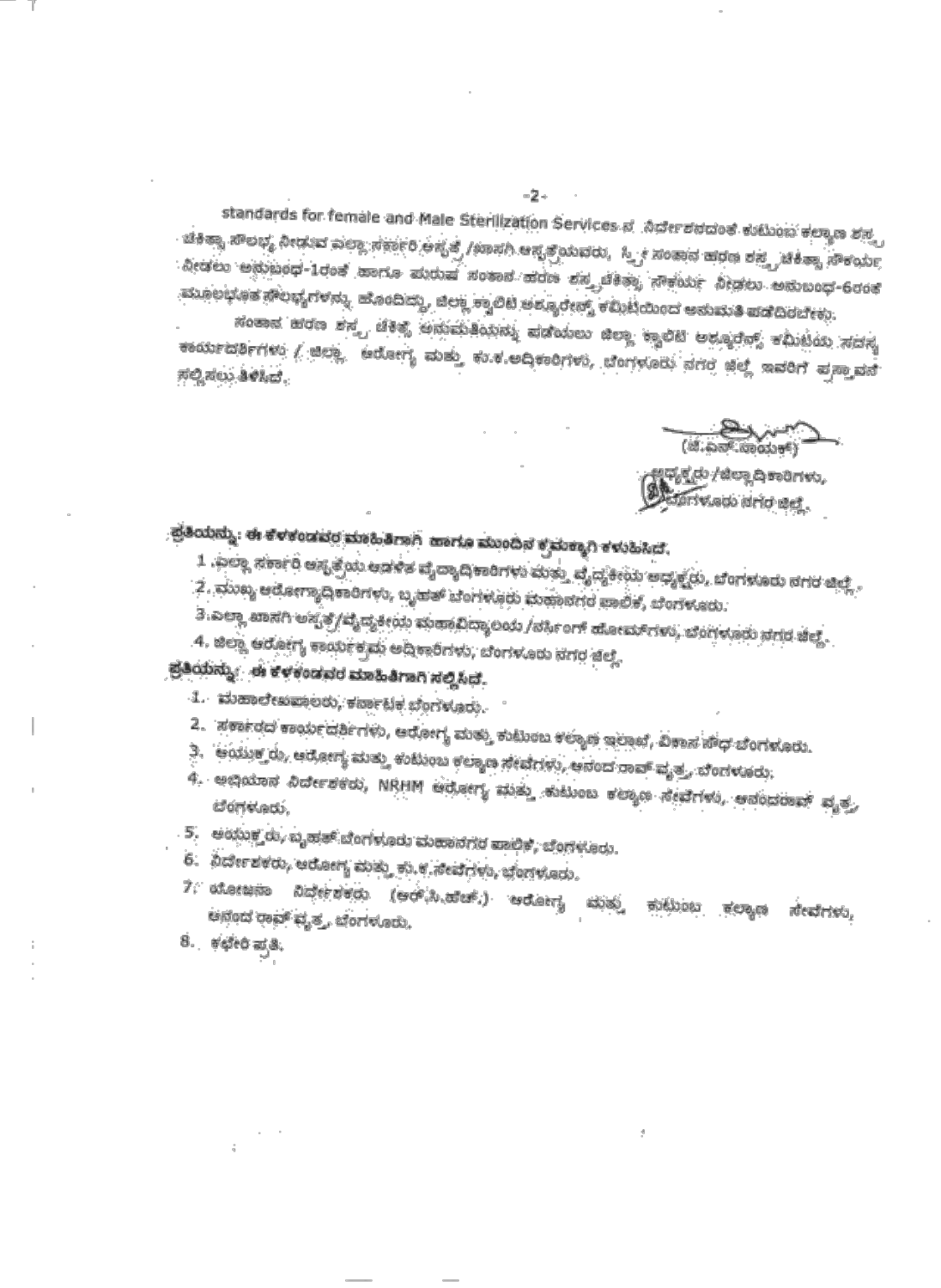#### Annexure 1

## Physical Requirements for Female Sterilization

|    | Sr. No. 1tem                         | Requirements and the                                                                                                                                                                                                                                                                                                                                                                                                                                                                                                                                                                                                                                                                                                                                                                                                                                                                                                                                                                                                                                                                                                                                             |
|----|--------------------------------------|------------------------------------------------------------------------------------------------------------------------------------------------------------------------------------------------------------------------------------------------------------------------------------------------------------------------------------------------------------------------------------------------------------------------------------------------------------------------------------------------------------------------------------------------------------------------------------------------------------------------------------------------------------------------------------------------------------------------------------------------------------------------------------------------------------------------------------------------------------------------------------------------------------------------------------------------------------------------------------------------------------------------------------------------------------------------------------------------------------------------------------------------------------------|
|    | Pacilities                           | Well-ventilated, fly-proof, triom with concrete/tiled floor, which can be<br>ă.<br>cleaned thoroughly<br>Running water supply through up or bucket with tap<br>è                                                                                                                                                                                                                                                                                                                                                                                                                                                                                                                                                                                                                                                                                                                                                                                                                                                                                                                                                                                                 |
|    |                                      | Electricity supply with a standby generator and other light source<br>٠                                                                                                                                                                                                                                                                                                                                                                                                                                                                                                                                                                                                                                                                                                                                                                                                                                                                                                                                                                                                                                                                                          |
| 2  | Space Required                       | Area for reception<br>٠<br>Waiting area<br>٠<br>Connecting area which offers privacy and ensures avoidance of any<br>à.<br>interruptions<br>Laboratory with facilities for blood & urine examination.<br>Clinical examination room for initial assessment and follow up-<br>Preoperative preparation room for trimming of hair, washing, changing of<br>٠<br>clothes and premedication<br>Hand washing area near the OT for scrubbing<br>٠<br>Sterilization toom, near the OT, for autoclaving, washing and cleaning<br>٠<br>equipment, preparation of sterile packs<br>Operation theatre: should be isolated and away from the general<br>thoroughfare of the clinic, it should be large enough to allow operating staff<br>to move freely and to accommodate all the necessary equipment. Eighting<br>abould be adequate.<br>Recovery room: must be spacious and well ventilated, number of beds will<br>be determined by the available space, should be adjacent to the OT.<br>Adequate number of toilets: sufficient number of sinitary type toilets with<br>running water for the clients and the staff.<br>Storage area<br>Office area for keeping records |
|    | 3 Equipment and Supplies             |                                                                                                                                                                                                                                                                                                                                                                                                                                                                                                                                                                                                                                                                                                                                                                                                                                                                                                                                                                                                                                                                                                                                                                  |
| ٦٨ | Examination.<br>Room<br>Requirements | Examination table<br>ú.<br>Foot stool<br>Blood pressure apparatus<br>Thermometer<br>é<br>Stethoscope<br>Examination light<br>٠<br>Weighing scale<br>ù<br>Instrument for pelvic examination<br>٠                                                                                                                                                                                                                                                                                                                                                                                                                                                                                                                                                                                                                                                                                                                                                                                                                                                                                                                                                                  |
| 那  | Labotatory                           | Haemoglobinometer and accessories<br>٠<br>Apparatus to estimate albumin and sugar in urine-<br>Reagents                                                                                                                                                                                                                                                                                                                                                                                                                                                                                                                                                                                                                                                                                                                                                                                                                                                                                                                                                                                                                                                          |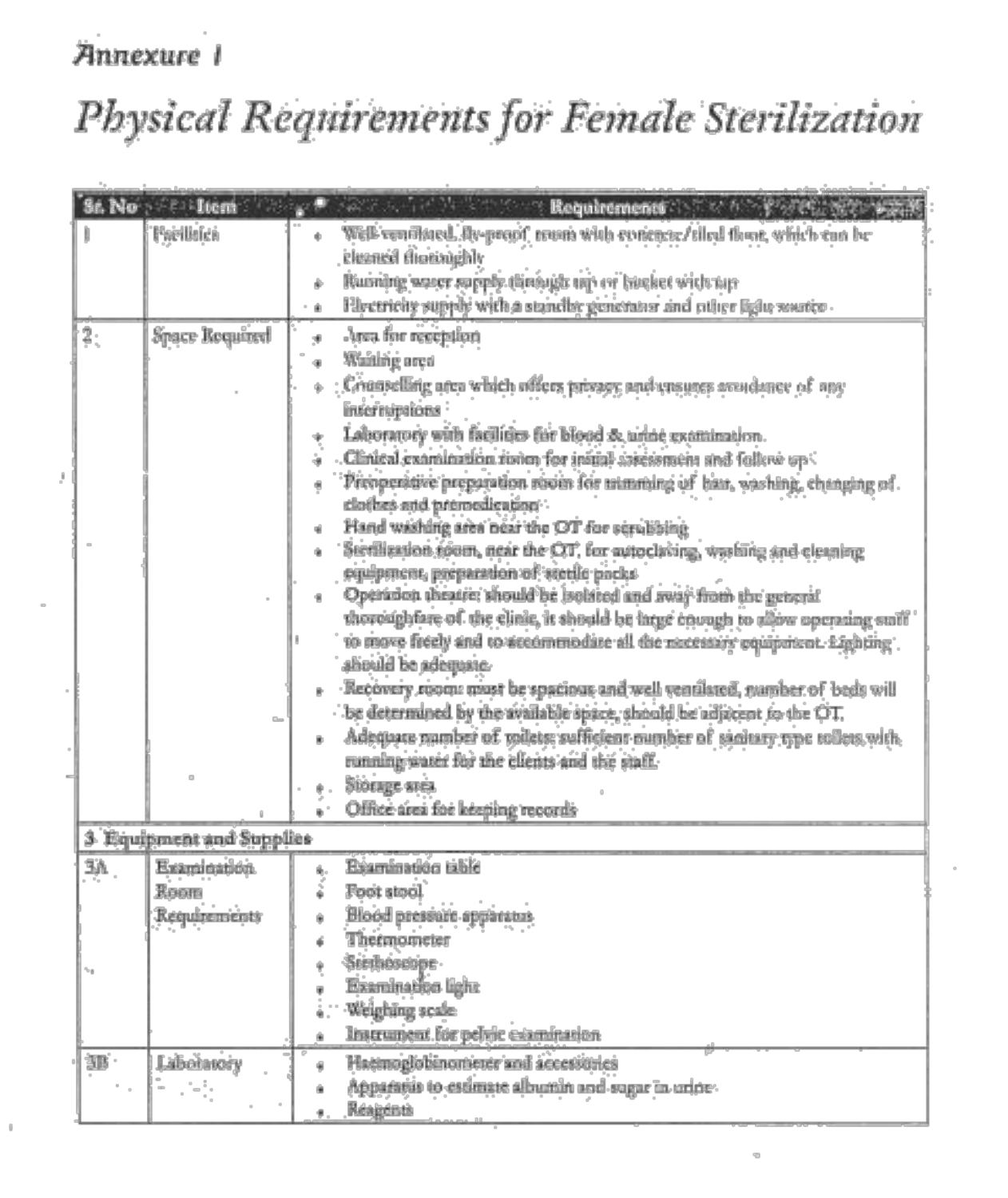|          | $\sim$ Item          | <b>Requirements</b><br>And the contract of the contract                     |
|----------|----------------------|-----------------------------------------------------------------------------|
| 3C       | Sterilization        | Autoclave<br>٠                                                              |
|          | Rewirm               | Boiler<br>۰                                                                 |
|          |                      | Surgicial drums<br>٠                                                        |
|          |                      | SS Tray<br>٠                                                                |
|          |                      | Glutaraldelwdo sulution 25%<br>٠                                            |
| 313      | <b>Cleaning Room</b> | Hand brushes<br>٠                                                           |
|          |                      | Utility gloves<br>٠                                                         |
|          |                      | Basins:<br>٠                                                                |
|          |                      | Detergents<br>۰                                                             |
|          |                      | Chlorine solution 0.5%<br>٠.                                                |
| (5B      | Operation            | ۰<br>Operating table expable of Trendelenburg position                      |
|          | Theatre              | Step-up stool<br>٠                                                          |
|          |                      | Spot light in OT<br>٠                                                       |
|          |                      | Instrument trolley.<br>٠                                                    |
|          |                      | Minilaparunsniy kit<br>٠                                                    |
|          |                      | Laparoscope kit<br>۰                                                        |
|          |                      | Blood pressure instrument<br>٠                                              |
|          |                      | Stethosoope<br>٠                                                            |
|          |                      | Syringe with needles<br>٠                                                   |
|          |                      | ٠<br>Emergency equipment and drugs                                          |
|          |                      | Room heater<br>٠                                                            |
|          |                      | IV stand<br>۰                                                               |
|          |                      | Waste basket, storage cabinet, buckets, basins for decontamination<br>۰     |
|          |                      | Box for used linen<br>٠                                                     |
|          |                      | ٠<br>Pancrure-proof box for needles                                         |
| $31^{1}$ | Recovery Ruom        | ٠<br>Patient's cor with mattress, sheet, pillow, pillow cover, and blankets |
|          |                      | Blood pressure instrument<br>٠                                              |
|          |                      | Secthoscope<br>٠                                                            |
|          |                      | <b>Thermometers</b><br>٠                                                    |
|          |                      | bness V1<br>٠                                                               |
|          |                      | ٠<br>Emergency equipment and drugs as per list                              |
|          | Emergency            | Stethoscope<br>٠                                                            |
|          | Equipment and        | Blood pressure instrument<br>٠                                              |
|          | Supplies             | Oral airways guedel size 3, 4, 5<br>٠                                       |
|          |                      | Nasopharyngeal sirways size 6, 6.5, 7.0<br>٠                                |
|          |                      | Suction machine with tubing and two straps-<br>۰                            |
|          |                      | Ambu bag with mask size 3, 4, 5<br>٠                                        |
|          |                      | Tubing and oxygen nipple                                                    |
|          |                      | Oxygen cylinder with reducing valve and flow metre<br>٠                     |
|          |                      | Blanket<br>٠                                                                |
|          |                      | Gauze pieces                                                                |
|          |                      | Kidney tray<br>٠                                                            |
|          |                      | Torch<br>á                                                                  |
|          |                      | Syringes and needles, including butterfly sets, IV cannula                  |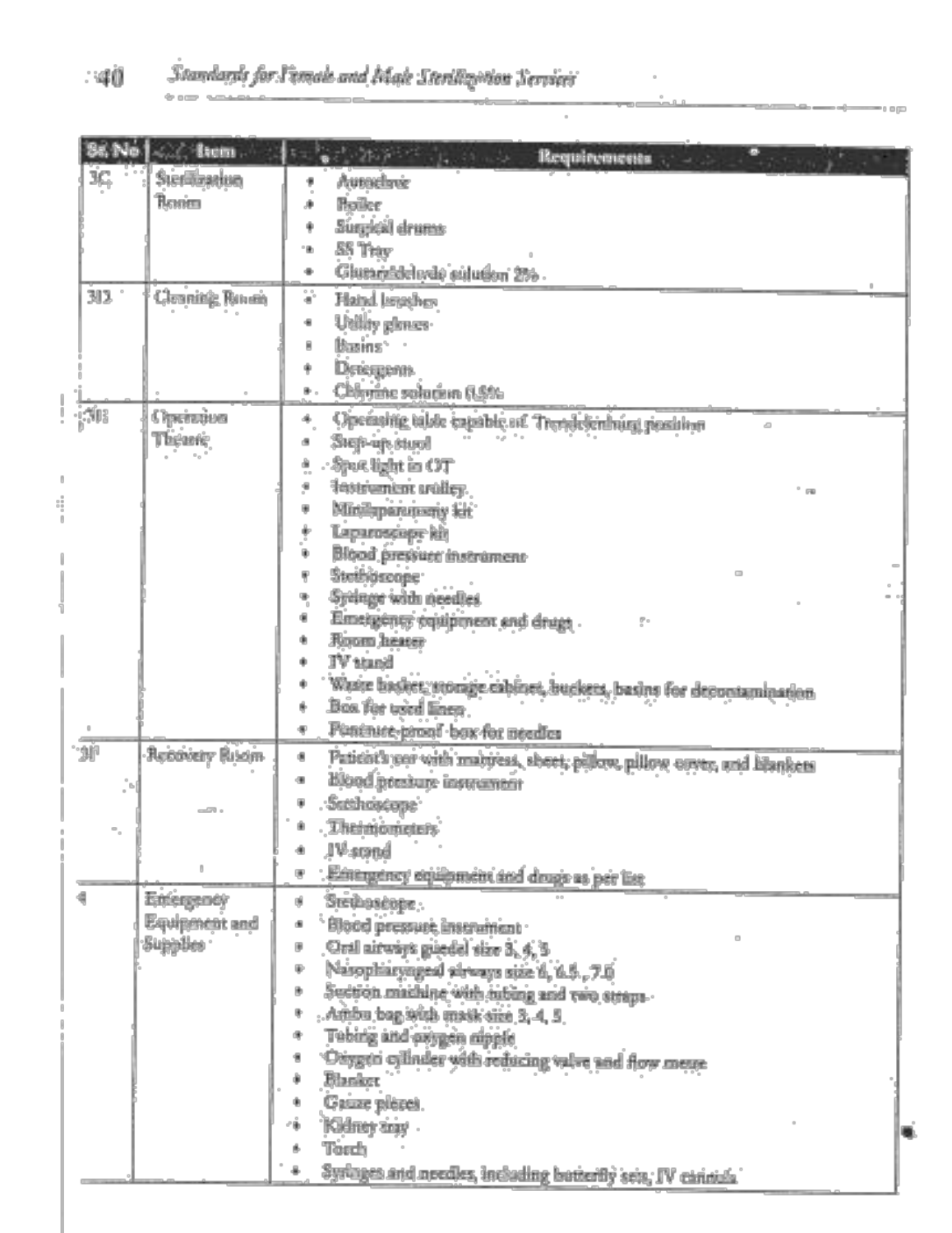×,

| St. No. | Item            | <b>Requirements</b>                                                                                                                                                                                                                                                                                                                                                                                                                                                                                                                                                                                                                                                                        |
|---------|-----------------|--------------------------------------------------------------------------------------------------------------------------------------------------------------------------------------------------------------------------------------------------------------------------------------------------------------------------------------------------------------------------------------------------------------------------------------------------------------------------------------------------------------------------------------------------------------------------------------------------------------------------------------------------------------------------------------------|
|         |                 | Intravenous infusion sets and fluids<br>٠<br>Sterile laparotomy instruments<br>٠<br>Endomachael tube size 6, 6,5, 7, 7,5, 8,0<br>٠<br>Laryingeal mask airway size 3, 4, 5<br>٠<br>Combindio<br>٠<br>Cricothyroidsctomy set<br>٠                                                                                                                                                                                                                                                                                                                                                                                                                                                            |
| 5       | Essential Drugs | Injection Adrenaline<br>٠<br>Injection Atropine<br>٠<br>Injection Disacpam<br>٠<br>Injection Deriphylline<br>٠<br>Injection Physostiginine<br>٠<br>Injection Xylocard<br>٠<br>Injection Hydrocortisone (Dexamethisone)<br>à<br>Injection Phenimmine Malesie<br>۰<br>Injection Promethazine<br>٠<br>Injection Pentagocine<br>٠<br>Injection Ranitidine<br>Injection Metoclopramide<br>٠<br>Injection Calcium Gluconate/Calcium Chloride<br>٠<br>Injection Sodium Bicarbonine (7.5%)<br>Injection Dopanine<br>Injection Mephenteramine<br>٠<br>Inicction Frusemide<br>٠<br>Injection Methergine<br>۸<br>Injection Oxytocin<br>۰<br>Water-soluble jelly<br>Electrode jelly<br>ă.<br>IV fluids |
|         |                 | Ringer lactate<br>4<br>0.9% sodium chloride (normal saline)<br>٠<br>5% Dextrose<br>٠<br>Heta Search (HES 6%)<br>٠<br>Ghacose 25%                                                                                                                                                                                                                                                                                                                                                                                                                                                                                                                                                           |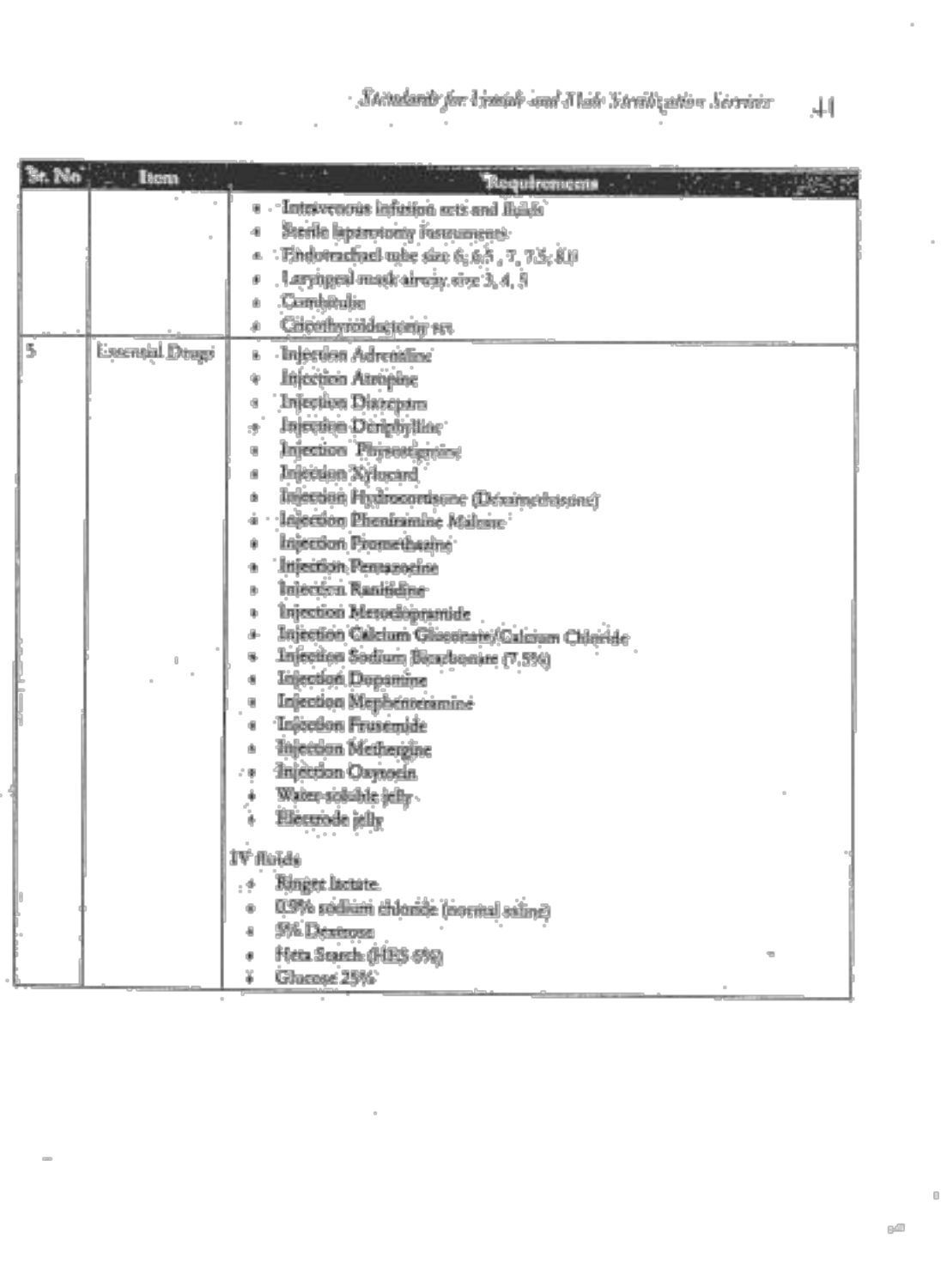# **CHECKLIST FOR STERILIZATION**

- 1. Request Letter
- 2. Quality Assurance Committee List
	- a) Annexure **–** 1 of Quality Assurance Manual
	- b) Annexure **–** 6 of Quality Assurance Manual
- 3. Certificates to be submitted for Sterilization Empanelment List.
	- a) Doctor KMC Registration Certificate. (Duly Updated with Their Latest Qualification)
	- b) Laproscopic Training Certificate.
- 4. KPME Copy
- 5. PC & PNDT Certificate
- 6. Old Certificate of Sterilization

7. Affidavit by the Organization applying for Sterilization stating that it has all the required **equipment's**, staff and Infrastructure for conducting Sterilization.

Note: All Certificates and all pages of documents submitted should be signed by the head of the instruction with seal.